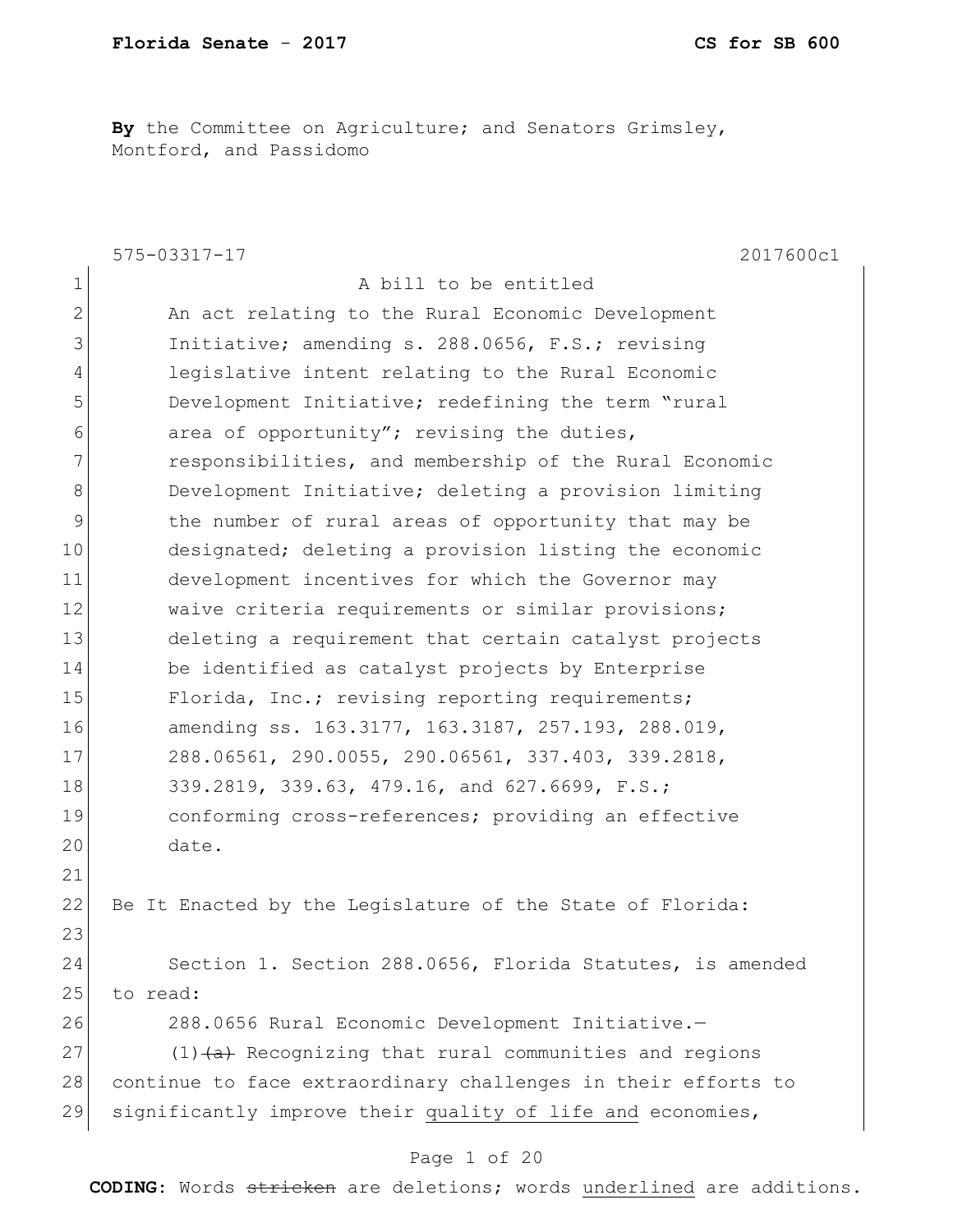|    | 2017600c1<br>575-03317-17                                        |
|----|------------------------------------------------------------------|
| 30 | specifically in terms of personal income, education,             |
| 31 | infrastructure, access to healthcare, and job creation, average  |
| 32 | wages, and strong tax bases, it is the intent of the Legislature |
| 33 | to encourage and facilitate:                                     |
| 34 | (a) Job creation through the location and expansion of           |
| 35 | major economic development projects of significant scale in such |
| 36 | rural communities.                                               |
| 37 | (b) Improved community infrastructure, including, but not        |
| 38 | limited to, roads, utilities, water and sewer, and               |
| 39 | communications.                                                  |
| 40 | (c) The development and expansion of a skilled workforce.        |
| 41 | (d) Improved access to healthcare.                               |
| 42 | $(2)$ $(b)$ The Rural Economic Development Initiative, known as  |
| 43 | "REDI," is created within the Department of Economic             |
| 44 | Opportunity, and the participation of state and regional         |
| 45 | agencies in this initiative is authorized.                       |
| 46 | $(3)$ $(2)$ As used in this section, the term:                   |
| 47 | (a) "Catalyst project" means a business locating or              |
| 48 | expanding in a rural area of opportunity to serve as an economic |
| 49 | generator of regional significance for the growth of a regional  |
| 50 | target industry cluster. The project must provide capital        |
| 51 | investment on a scale significant enough to affect the entire    |
| 52 | region and result in the development of high-wage and high-skill |
| 53 | jobs.                                                            |
| 54 | (b) "Catalyst site" means a parcel or parcels of land            |
| 55 | within a rural area of opportunity that has been prioritized as  |
| 56 | a geographic site for economic development through partnerships  |
| 57 | with state, regional, and local organizations. The site must be  |
| 58 | reviewed by REDI and approved by the department for the purposes |
|    | Page 2 of 20                                                     |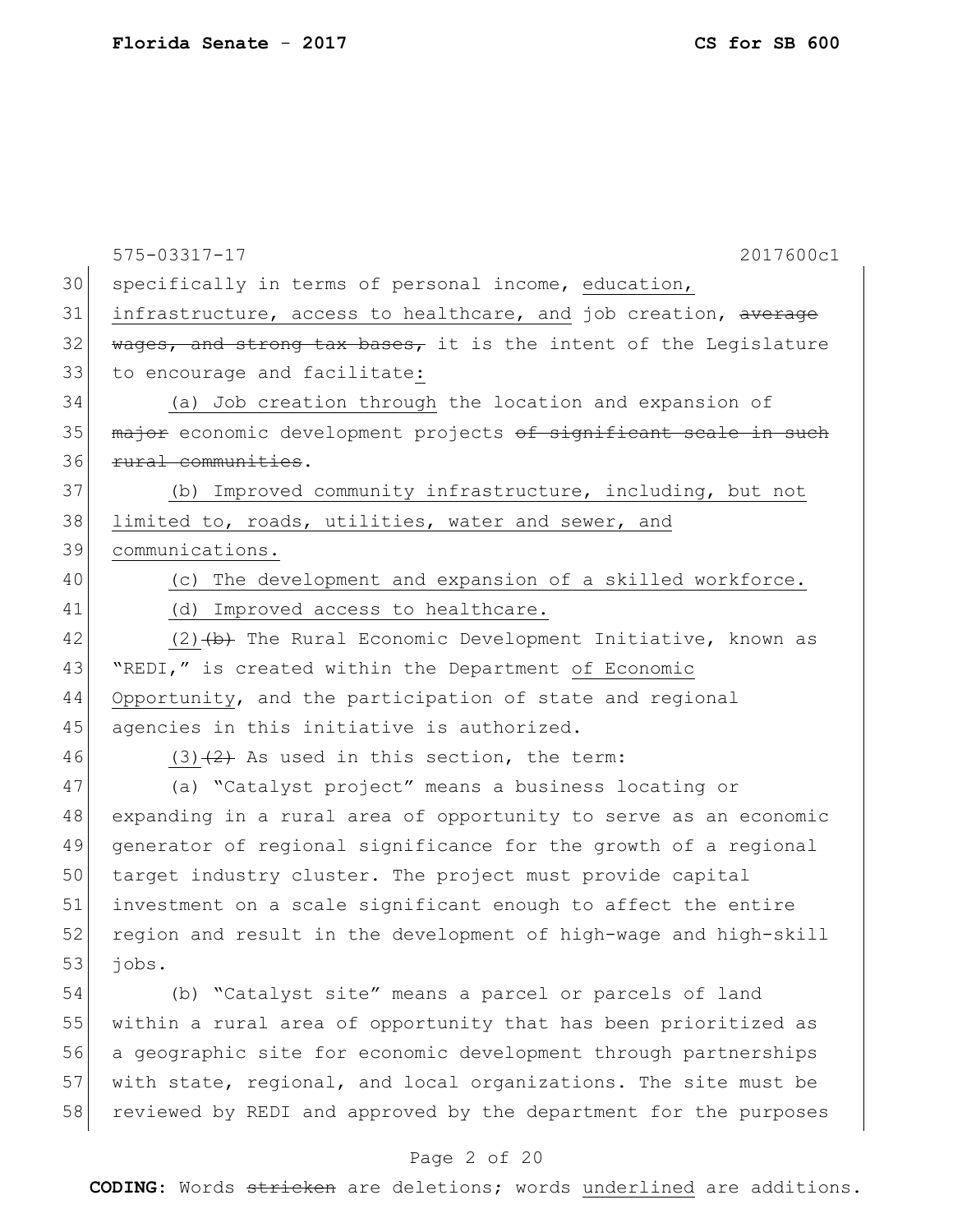575-03317-17 2017600c1 59 of locating a catalyst project. 60 (c) "Economic distress" means conditions affecting the 61 fiscal and economic viability of a rural community, including 62 such factors as low per capita income, low per capita taxable 63 values, high unemployment, high underemployment, low weekly 64 earned wages compared to the state average, low housing values 65 compared to the state average, high percentages of the 66 population receiving public assistance, high poverty levels 67 compared to the state average, and a lack of year-round stable 68 employment opportunities. 69 (d) "Rural area of opportunity" means a rural community, or 70 a region composed of rural communities, designated by the 71 Governor, which has been adversely affected by <del>an extraordinary</del> 72 economic event, severe or chronic economic distress, and faces 73 competitive disadvantages such as low labor force participation, 74 low educational attainment levels, high unemployment, "D" or "F" 75 district grades pursuant to s. 1008.34, high infant mortality 76 rates, and high diabetes and obesity rates, and which  $\sigma$  a 77 | natural disaster or that presents a unique economic development 78 opportunity of regional impact. 79 (e) "Rural community" means: 80 1. A county with a population of 75,000 or fewer. 81 2. A county with a population of 125,000 or fewer which is 82 contiguous to a county with a population of  $75,000$  or fewer. 83 3. A municipality within a county described in subparagraph 84 1. or subparagraph 2. 85 4. An unincorporated federal enterprise community or an 86 incorporated rural city with a population of 25,000 or fewer and 87 an employment base focused on traditional agricultural or

#### Page 3 of 20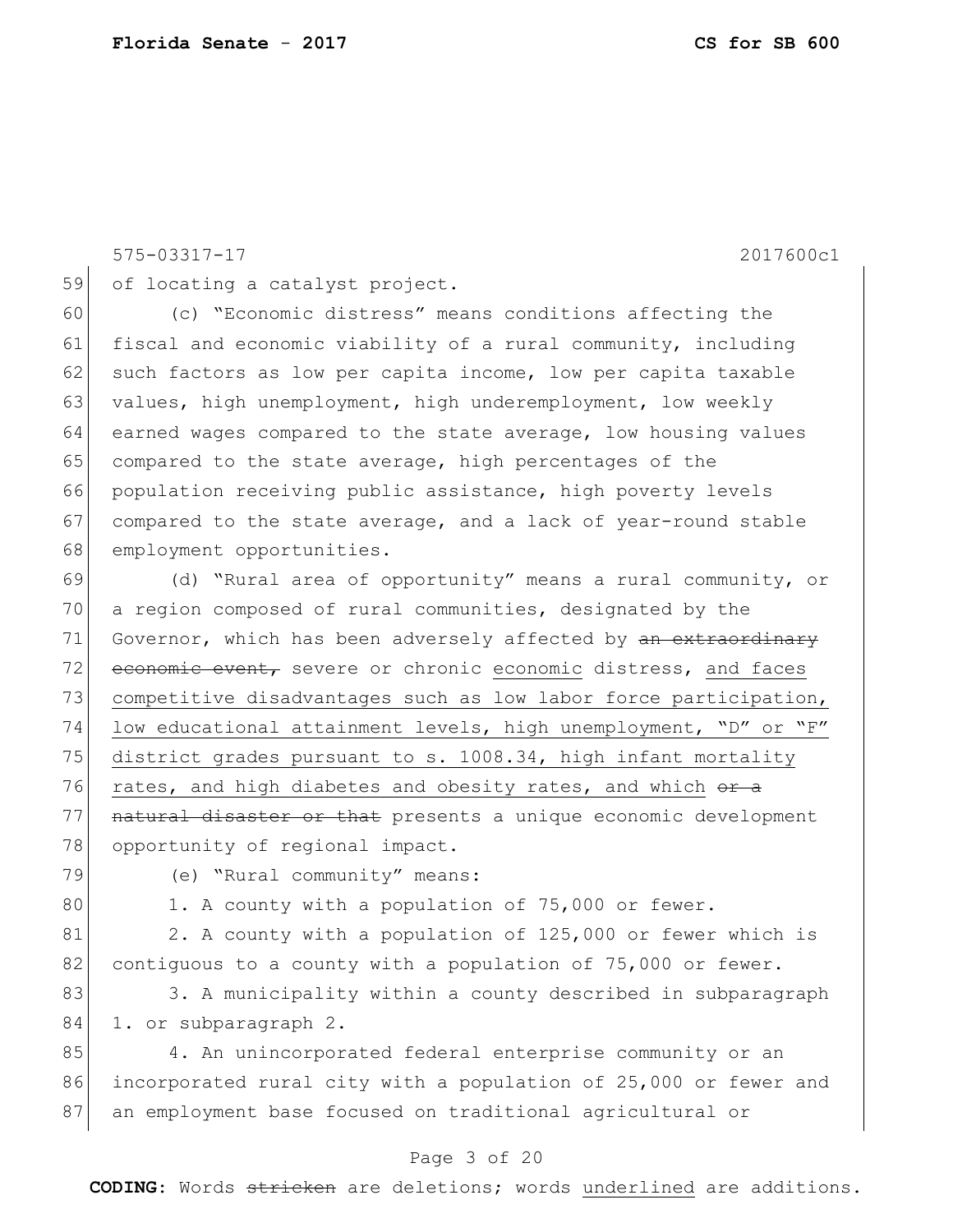88 resource-based industries, located in a county not defined as 89 rural, which has at least three or more of the economic distress 90 factors identified in paragraph (c) and verified by the 91 department. 92 93 For purposes of this paragraph, population shall be determined 94 in accordance with the most recent official estimate pursuant to 95 s. 186.901. 96  $(4)$   $(3)$  REDI is shall be responsible for coordinating and 97 focusing the efforts and resources of state and regional 98 agencies on the challenges of the state's rural areas of 99 opportunity and economically distressed rural communities. REDI 100 shall work problems which affect the fiscal, economic, and 101 community viability of Florida's economically distressed rural 102 communities, working with local governments, community-based 103 organizations, and private organizations that have an interest 104 in the renewed prosperity and competitiveness of growth and 105 development of these communities to find ways to balance 106 environmental and growth management issues with local needs. 107  $(5)$  (4) REDI shall review and evaluate the impact of 108 statutes and rules on rural communities and shall work to 109 minimize any adverse impact and undertake outreach and capacity-110 building efforts to improve rural communities' ability to 111 compete in a global economy. 112  $(6)$   $(5)$  REDI shall facilitate better access to state 113 resources by promoting direct access and referrals to 114 appropriate state and regional agencies and statewide 115 organizations. REDI may undertake outreach, capacity-building, 116 and other advocacy efforts to improve conditions in rural

575-03317-17 2017600c1

### Page 4 of 20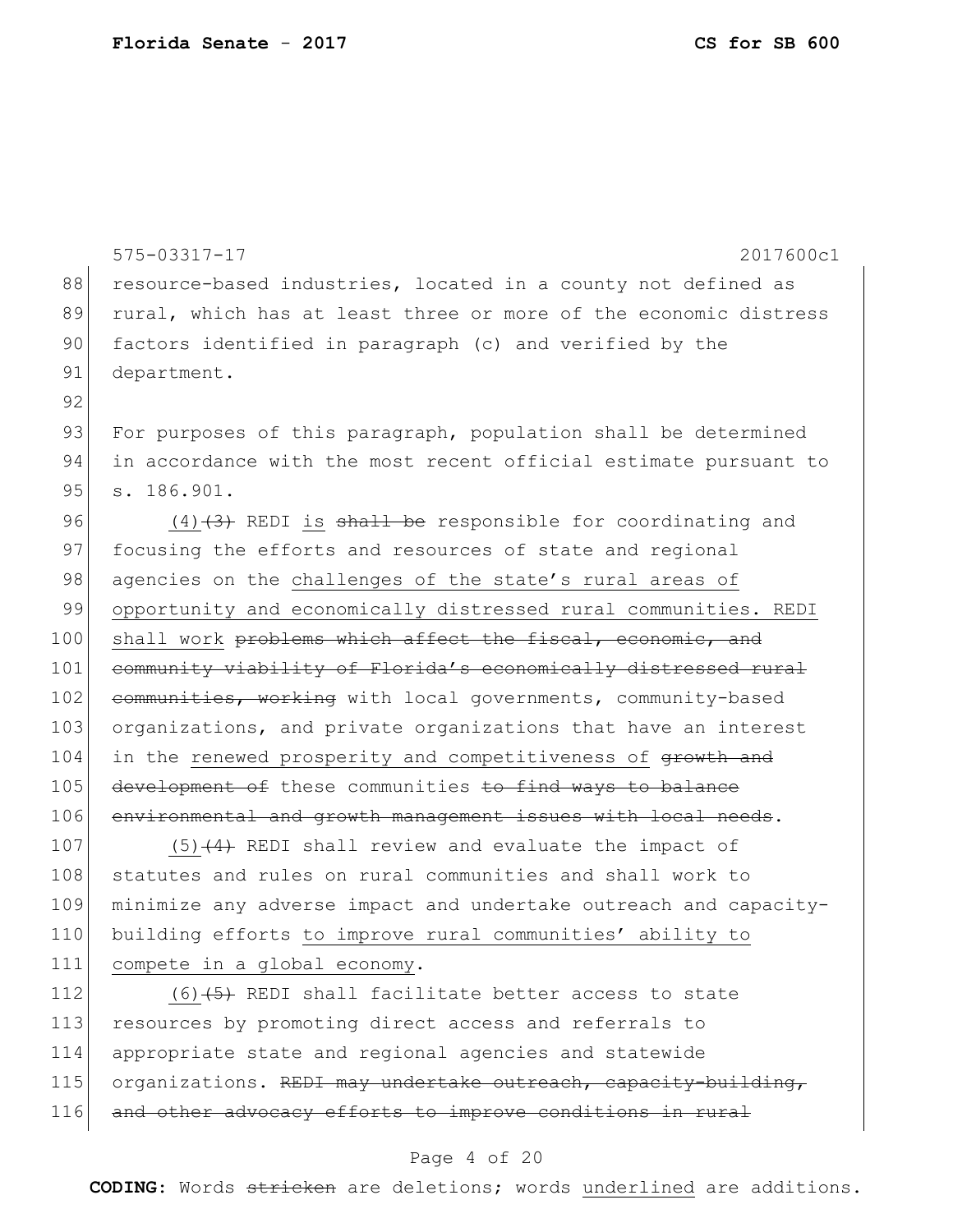|     | 575-03317-17<br>2017600c1                                        |
|-----|------------------------------------------------------------------|
| 117 | communities. These activities may include sponsorship of         |
| 118 | conferences and achievement awards.                              |
| 119 | (7) (a) REDI shall consist of the following members:             |
| 120 | 1. The executive director of the Department of Economic          |
| 121 | Opportunity or his or her designee, who shall serve as the       |
| 122 | chair.                                                           |
| 123 | 2. The Secretary of Transportation or his or her designee.       |
| 124 | 3. The Secretary of Environmental Protection or his or her       |
| 125 | designee.                                                        |
| 126 | 4. The Commissioner of Agriculture or his or her designee.       |
| 127 | 5. The State Surgeon General or his or her designee.             |
| 128 | 6. The Commissioner of Education or his or her designee.         |
| 129 | 7. The President of Enterprise Florida, Inc., or his or her      |
| 130 | designee.                                                        |
| 131 | 8. The chair of the board of directors of CareerSource           |
| 132 | Florida, Inc., or his or her designee.                           |
| 133 | 9. The chair of the board of the regional economic               |
| 134 | development organization for each of the rural areas of          |
| 135 | opportunity or his or her designee.                              |
| 136 | 10. Five members from the private sector, three of whom          |
| 137 | shall be appointed by the executive director of the Department   |
| 138 | of Economic Opportunity, one of whom shall be appointed by the   |
| 139 | President of the Senate, and one of whom shall be appointed by   |
| 140 | the Speaker of the House of Representatives.                     |
| 141 | In making their appointments, the executive director,<br>(b)     |
| 142 | the President of the Senate, and the Speaker of the House of     |
| 143 | Representatives shall ensure that the appointments reflect the   |
| 144 | diversity of Florida's business community and are representative |
| 145 | of the economic development goals in subsection (1).             |
|     |                                                                  |

## Page 5 of 20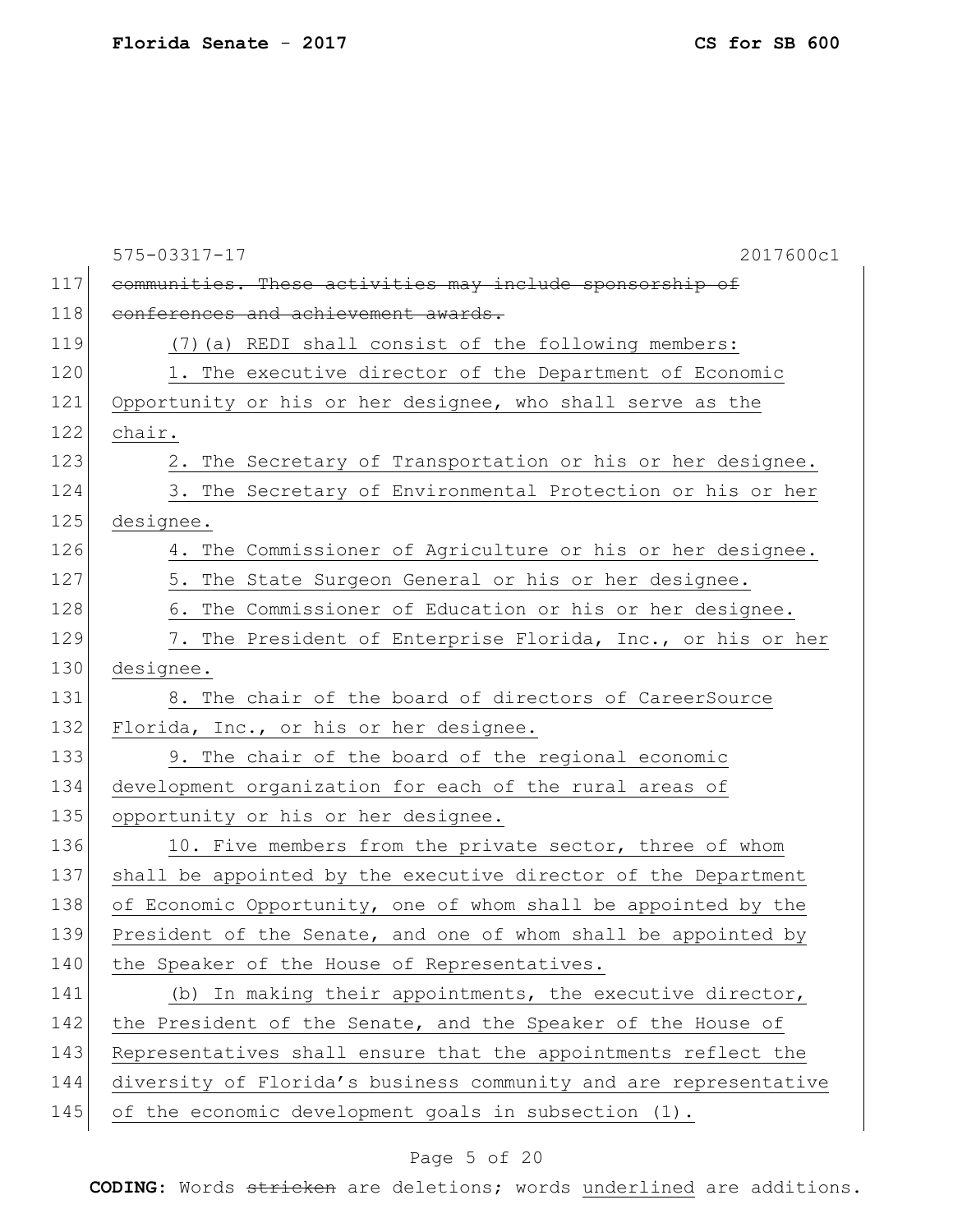|     | 2017600c1<br>575-03317-17                                      |
|-----|----------------------------------------------------------------|
| 146 | (c) The executive director, the President of the Senate,       |
| 147 | and the Speaker of the House of Representatives shall consider |
| 148 | appointees who reflect the state's racial, ethnic, and gender  |
| 149 | diversity, and who are from rural communities.                 |
| 150 | (d) Each appointed member shall be appointed to a 2-year       |
| 151 | term.                                                          |
| 152 | (e) Initial appointments shall be made by July 1, 2017.        |
| 153 | Member terms shall expire on June 30.                          |
| 154 | (f) A vacancy shall be filled for the remainder of an          |
| 155 | unexpired term and filled in the same manner as the original   |
| 156 | appointment.                                                   |
| 157 | (g) An appointed member may be removed by the appointing       |
| 158 | officer for cause. Absence of a member from three consecutive  |
| 159 | meetings results in automatic removal.                         |
| 160 | (h) The chair may request the head of any state agency or      |
| 161 | organization to serve on an ad hoc committee as needed to      |
| 162 | address issues or projects relating to rural areas of          |
| 163 | opportunity and economically distressed rural communities. The |
| 164 | chair shall consider requesting the following individuals to   |
| 165 | serve on an ad hoc committee:                                  |
| 166 | 1. The executive director of the Fish and Wildlife             |
| 167 | Conservation Commission or his or her designee.                |
| 168 | 2. The Secretary of State or his or her designee.              |
| 169 | 3. The Secretary of Children and Families or his or her        |
| 170 | designee.                                                      |
| 171 | 4. The Secretary of Corrections or his or her designee.        |
| 172 | 5. The Secretary of Juvenile Justice or his or her             |
| 173 | designee.                                                      |
| 174 | 6. The Secretary of Health Care Administration or his or       |
|     | Page 6 of 20                                                   |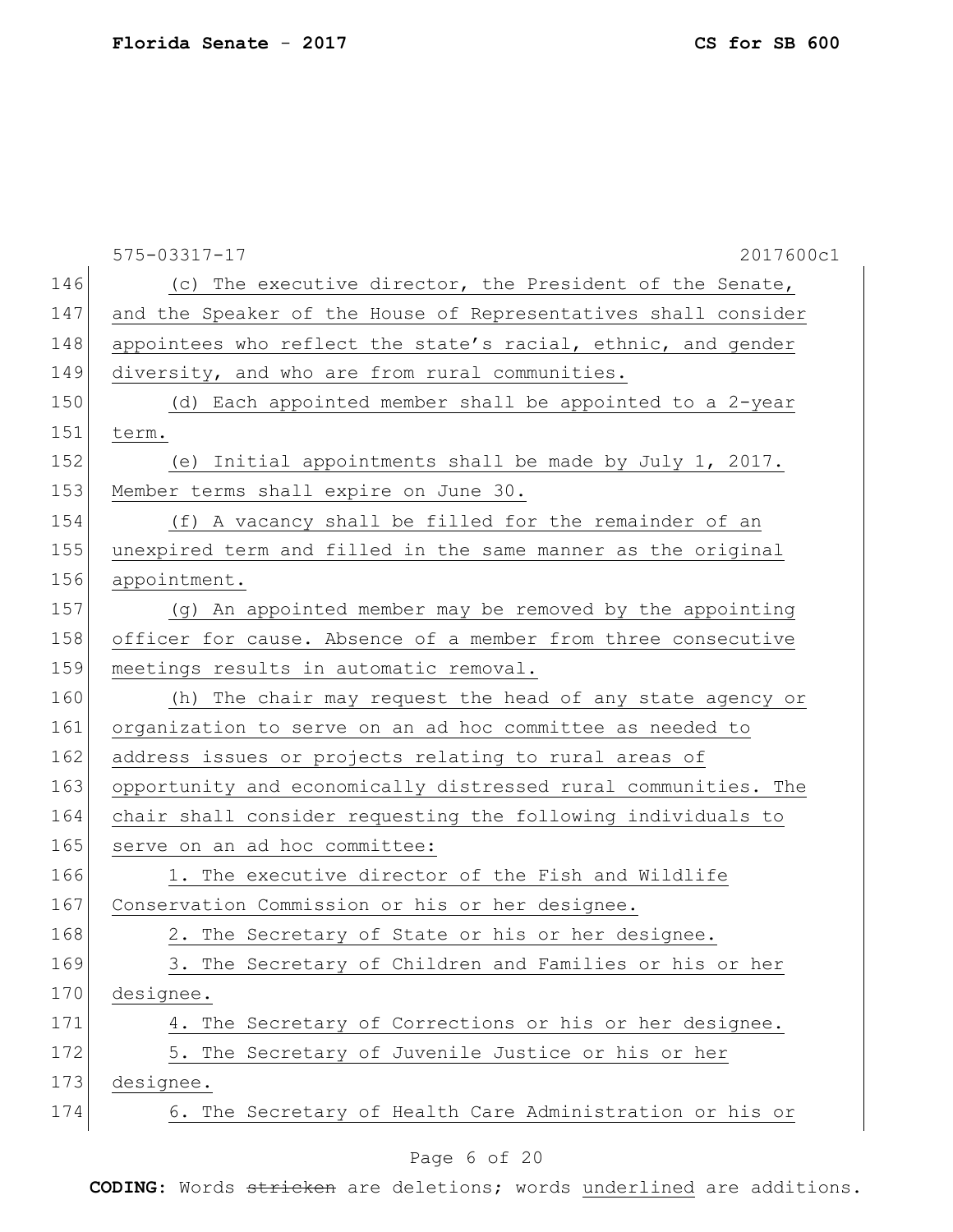|     | 575-03317-17<br>2017600c1                                        |
|-----|------------------------------------------------------------------|
| 175 | her designee.                                                    |
| 176 | 7. A board member of the Florida Regional Councils               |
| 177 | Association or his or her designee.                              |
| 178 | (6) (a) By August 1 of each year, the head of each of the        |
| 179 | following agencies and organizations shall designate a deputy    |
| 180 | secretary or higher-level staff person from within the agency or |
| 181 | organization to serve as the REDI representative for the agency  |
| 182 | or organization:                                                 |
| 183 | 1. The Department of Transportation.                             |
| 184 | 2. The Department of Environmental Protection.                   |
| 185 | 3. The Department of Agriculture and Consumer Services.          |
| 186 | 4. The Department of State.                                      |
| 187 | 5. The Department of Health.                                     |
| 188 | 6. The Department of Children and Families.                      |
| 189 | 7. The Department of Corrections.                                |
| 190 | 8. The Department of Education.                                  |
| 191 | 9. The Department of Juvenile Justice.                           |
| 192 | 10. The Fish and Wildlife Conservation Commission.               |
| 193 | 11. Each water management district.                              |
| 194 | 12. Enterprise Florida, Inc.                                     |
| 195 | 13. CareerSource Florida, Inc.                                   |
| 196 | 14. VISIT Florida.                                               |
| 197 | 15. The Florida Regional Planning Council Association.           |
| 198 | 16. The Agency for Health Care Administration.                   |
| 199 | 17. The Institute of Food and Agricultural Sciences (IFAS).      |
| 200 |                                                                  |
| 201 | An alternate for each designee shall also be chosen, and the     |
| 202 | names of the designees and alternates shall be sent to the       |
| 203 | executive director of the department.                            |

## Page 7 of 20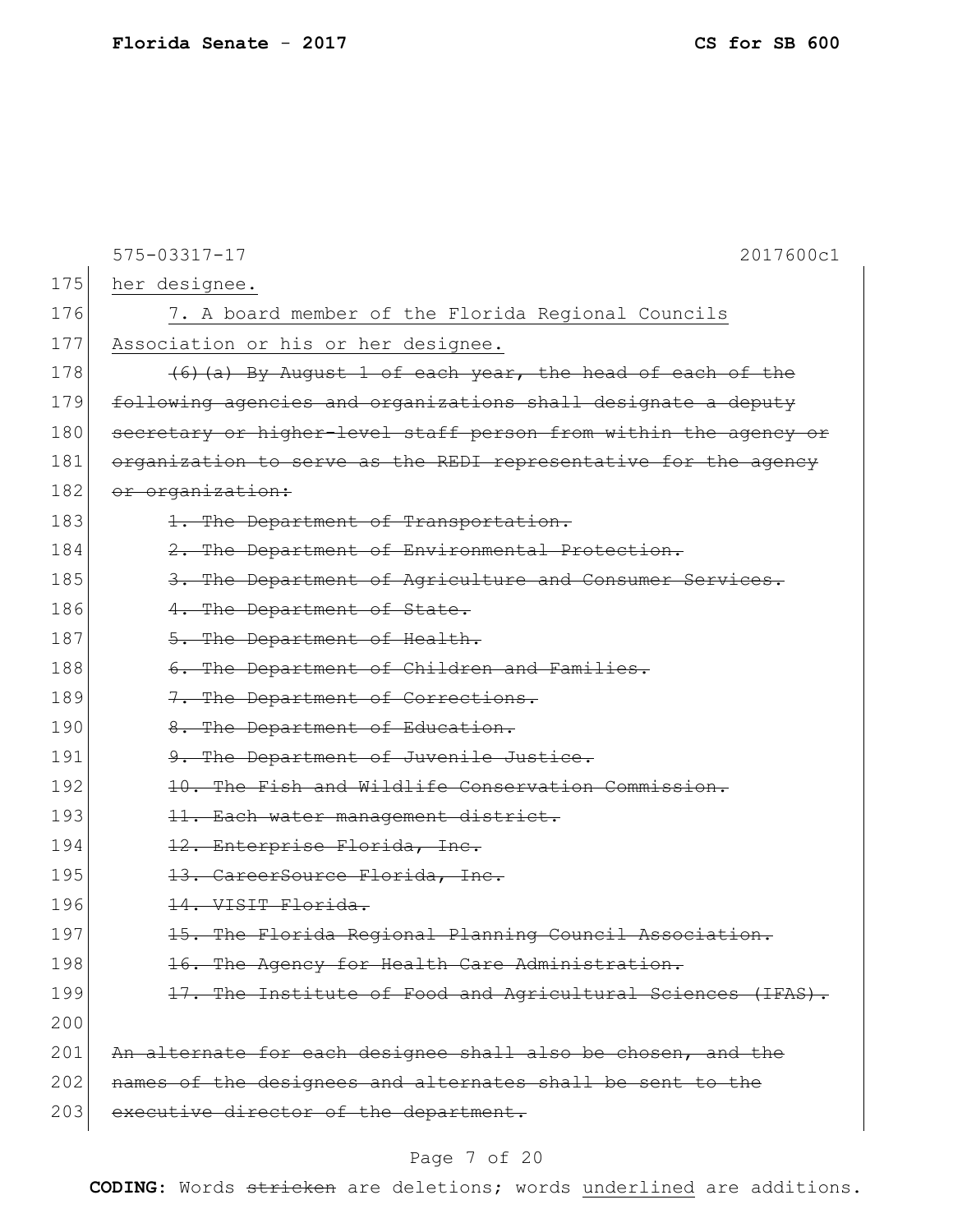|     | $575 - 03317 - 17$<br>2017600c1                                  |
|-----|------------------------------------------------------------------|
| 204 | $(i)$ $(b)$ Each REDI member from a state agency or organization |
| 205 | representative must have comprehensive knowledge of his or her   |
| 206 | agency's functions, both regulatory and service in nature, and   |
| 207 | of the state's economic goals, policies, and programs. This      |
| 208 | person shall be the primary point of contact for his or her      |
| 209 | agency with REDI on issues and projects relating to rural areas  |
| 210 | of opportunity and economically distressed rural communities and |
| 211 | with regard to expediting project review, shall ensure a prompt  |
| 212 | effective response to problems arising with regard to rural      |
| 213 | issues, and shall work closely with the other REDI members       |
| 214 | representatives in the identification of opportunities for       |
| 215 | preferential awards of program funds and allowances and waiver   |
| 216 | of program requirements when necessary to encourage and          |
| 217 | facilitate long-term private capital investment and job          |
| 218 | creation. The member shall also ensure that each district office |
| 219 | or facility of his or her agency or organization is informed     |
| 220 | about REDI and shall provide assistance throughout the agency in |
| 221 | the implementation of REDI activities.                           |
| 222 | (c) The REDI representatives shall work with REDI in the         |

223 review and evaluation of statutes and rules for adverse impact 224 on rural communities and the development of alternative 225 proposals to mitigate that impact.

 $226$  (d) Each REDI representative shall be responsible for 227 ensuring that each district office or facility of his or her 228 agency is informed about the Rural Economic Development 229 Initiative and for providing assistance throughout the agency in 230 the implementation of REDI activities.

 $231$  (8)<del>(7)</del>(a) REDI may recommend to the Governor up to three 232 rural areas of opportunity. The Governor may by executive order

### Page 8 of 20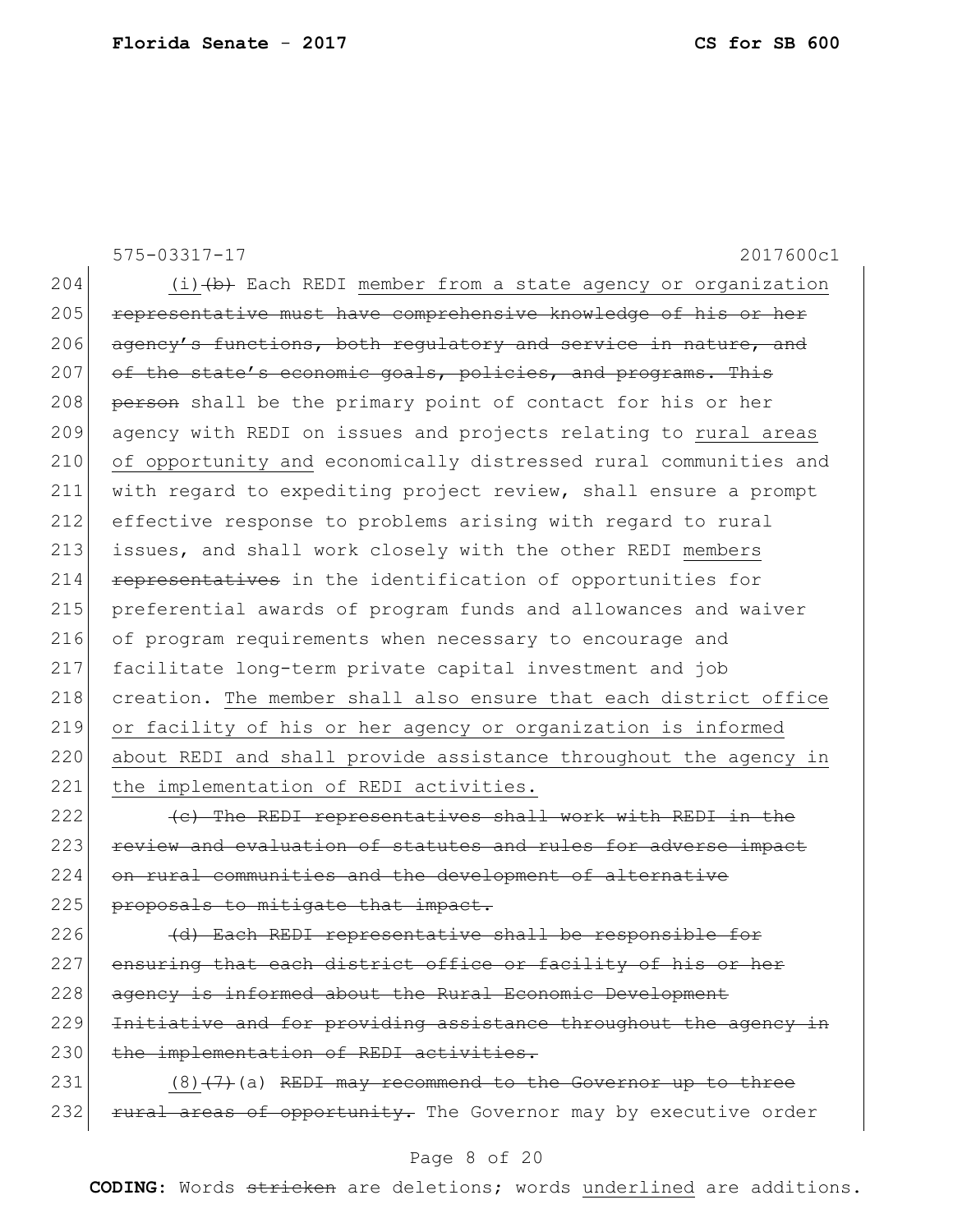575-03317-17 2017600c1 233 designate up to three rural areas of opportunity which will 234 establish these areas as priority assignments for REDI. as well 235 as to allow The Governor may, acting through REDI, to waive 236 criteria, requirements, or similar provisions of any economic 237 development incentive. Such incentives shall include, but are 238 not limited to, the Qualified Target Industry Tax Refund Program 239 under s. 288.106, the Quick Response Training Program under s. 240 288.047, the Quick Response Training Program for participants in 241 the welfare transition program under s. 288.047(8), 242 transportation projects under s. 339.2821, the brownfield  $243$  redevelopment bonus refund under  $s. 288.107$ , and the rural job  $244$  tax credit program under ss.  $212.098$  and  $220.1895$ . 245 (b) Designation as a rural area of opportunity under this

246 subsection shall be contingent upon the execution of a 247 memorandum of agreement among the department; the governing body 248 of the county; and the governing bodies of any municipalities to 249 be included within a rural area of opportunity. Such agreement  $250$  shall specify the terms and conditions of the designation, 251 including, but not limited to, the duties and responsibilities 252 of the county and any participating municipalities to take 253 actions designed to facilitate the retention and expansion of 254 existing businesses in the area, as well as the recruitment of 255 new businesses to the area.

 (c) Each rural area of opportunity may designate catalyst projects, provided that each catalyst project is specifically recommended by REDI, identified as a catalyst project by 259 Enterprise Florida, Inc., and confirmed as a catalyst project by 260 the department. All state agencies and departments shall use all available tools and resources to the extent permissible by law

### Page 9 of 20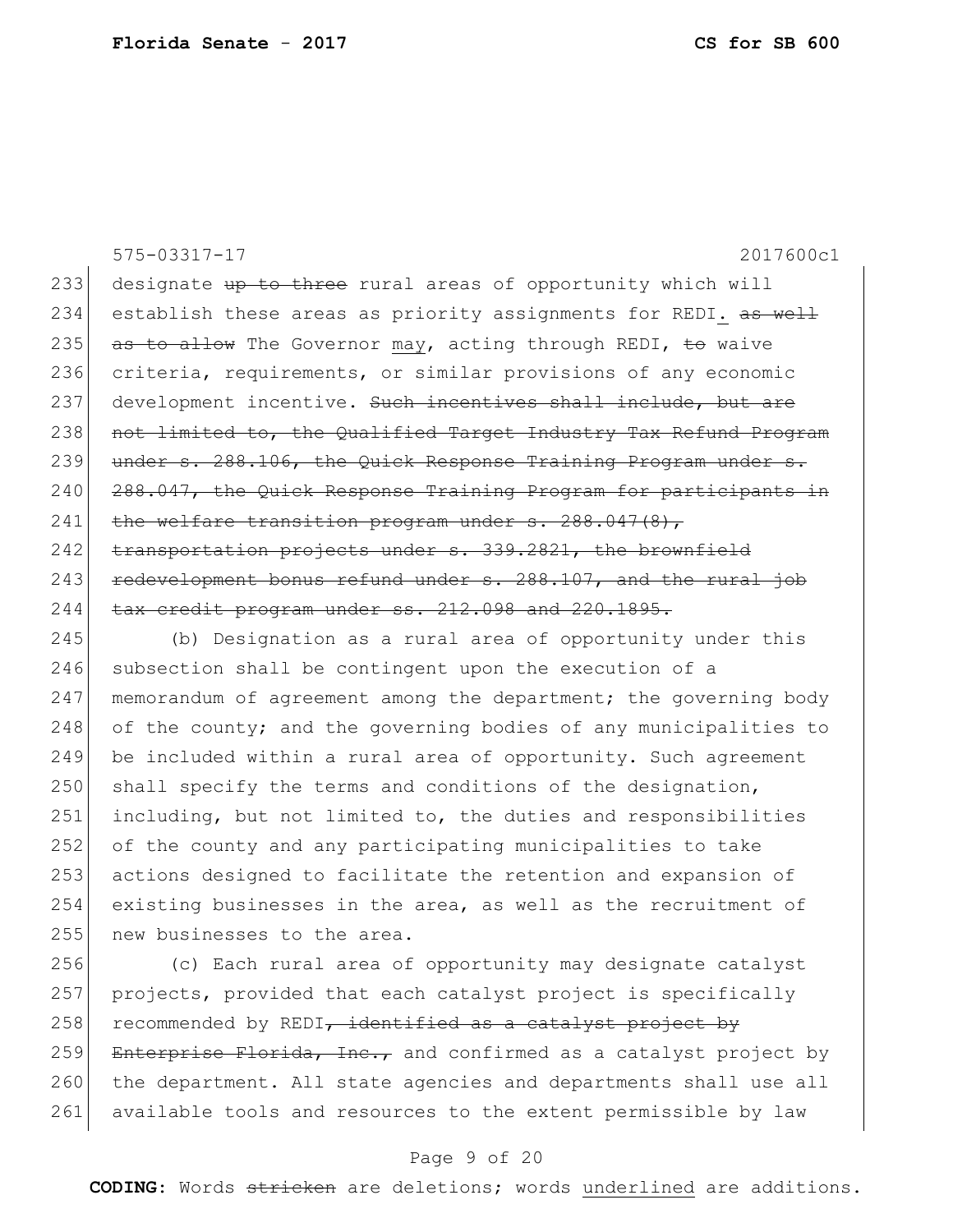575-03317-17 2017600c1 262 to promote the creation and development of each catalyst project 263 and the development of catalyst sites. 264 (9)(8) Before September 1 of each year, REDI shall submit a 265 **report** to the department, the Governor, the President of the 266 Senate, and the Speaker of the House of Representatives a 267 complete and detailed report, including, but not limited to  $\Theta$ n 268 all REDI activities for the previous fiscal year as a supplement 269 to the department's annual report required under s. 20.60. This 270 supplementary report must include: 271 (a) A description of the operations of status report on all 272 projects currently being coordinated through REDI, the number of 273 preferential awards and allowances made pursuant to this 274 section, the dollar amount of such awards, and the names of the 275 recipients, and an evaluation of progress toward achieving 276 organizational goals and specific performance outcomes, as 277 established by the department. 278 (b) A description of the accomplishments of REDI and 279 identification of major trends, initiatives, or developments 280 affecting the performance of a program or activity coordinated 281 through REDI. 282 (c) A description of all waivers of program requirements 283 granted. 284 (d)  $\left(\text{c}\right)$  Information as to the economic impact of the 285 projects coordinated by REDI. 286 (e) (d) Recommendations based on the review and evaluation 287 of statutes and rules having an adverse impact on rural 288 communities and proposals to mitigate such adverse impacts. 289 Section 2. Paragraph (e) of subsection (7) of section 290 163.3177, Florida Statutes, is amended to read:

#### Page 10 of 20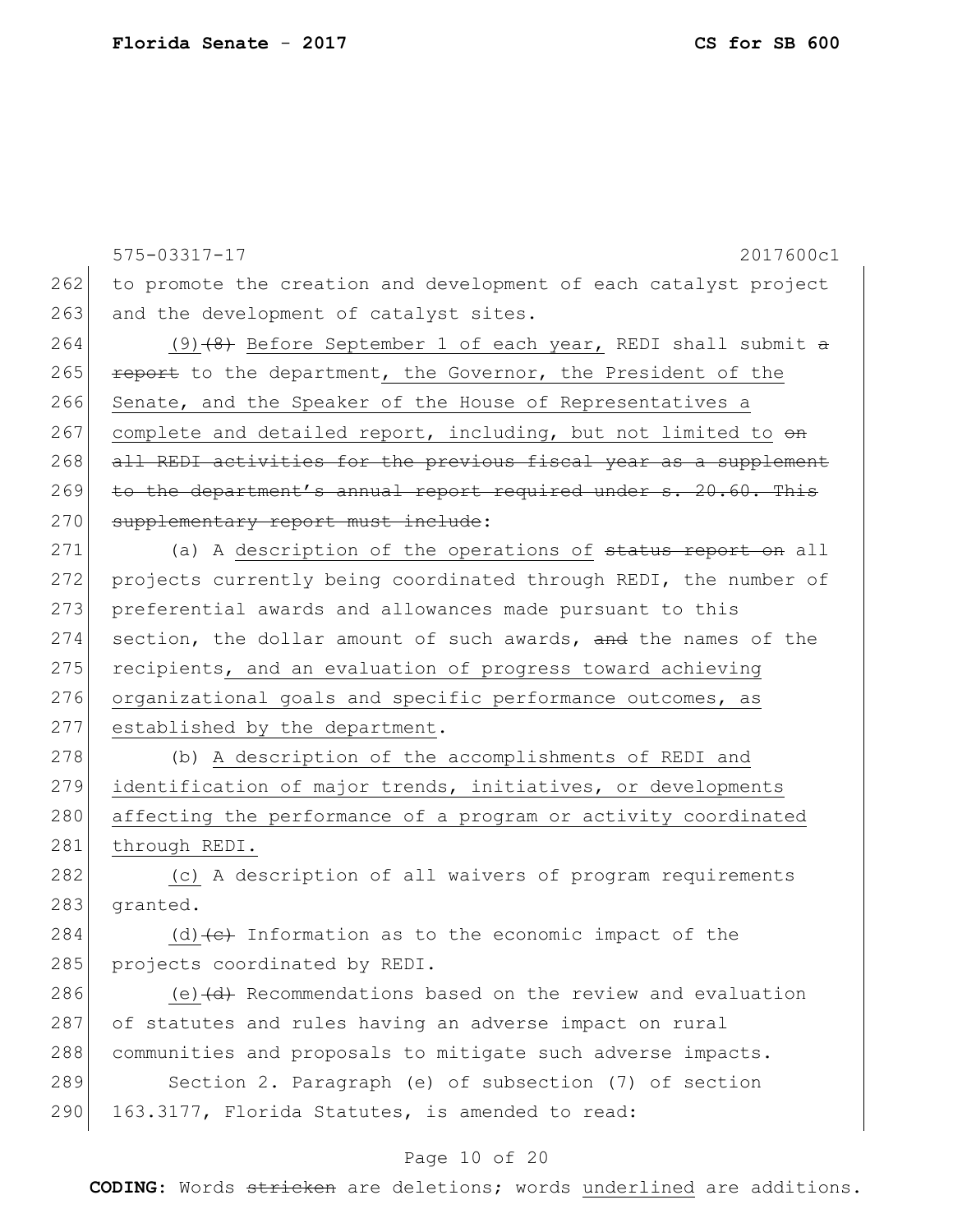575-03317-17 2017600c1 291 163.3177 Required and optional elements of comprehensive 292 plan; studies and surveys.-293 (7) 294 (e) This subsection does not confer the status of rural 295 area of opportunity, or any of the rights or benefits derived 296 from such status, on any land area not otherwise designated as 297 such pursuant to s. 288.0656(8) <del>s. 288.0656(7)</del>. 298 Section 3. Subsection (3) of section 163.3187, Florida 299 Statutes, is amended to read: 300 163.3187 Process for adoption of small-scale comprehensive 301 plan amendment.— 302 (3) If the small scale development amendment involves a 303 site within a rural area of opportunity as defined under s. 304 288.0656(3)(d)  $\frac{1}{304}$   $\frac{1}{288}$   $\frac{288.0656(2)(d)}{d}$  for the duration of such 305 designation, the 10-acre limit listed in subsection (1) shall be 306 increased by 100 percent to 20 acres. The local government 307 approving the small scale plan amendment shall certify to the 308 state land planning agency that the plan amendment furthers the 309 economic objectives set forth in the executive order issued 310 under s. 288.0656(8)  $\frac{310}{100}$  and the property subject to 311 the plan amendment shall undergo public review to ensure that 312 all concurrency requirements and federal, state, and local 313 environmental permit requirements are met. 314 Section 4. Subsection (2) of section 257.193, Florida 315 Statutes, is amended to read: 316 257.193 Community Libraries in Caring Program.— 317 (2) The purpose of the Community Libraries in Caring 318 Program is to assist libraries in rural communities, as defined 319 in s. 288.0656(3)  $s. 288.0656(2)$  and subject to the provisions

#### Page 11 of 20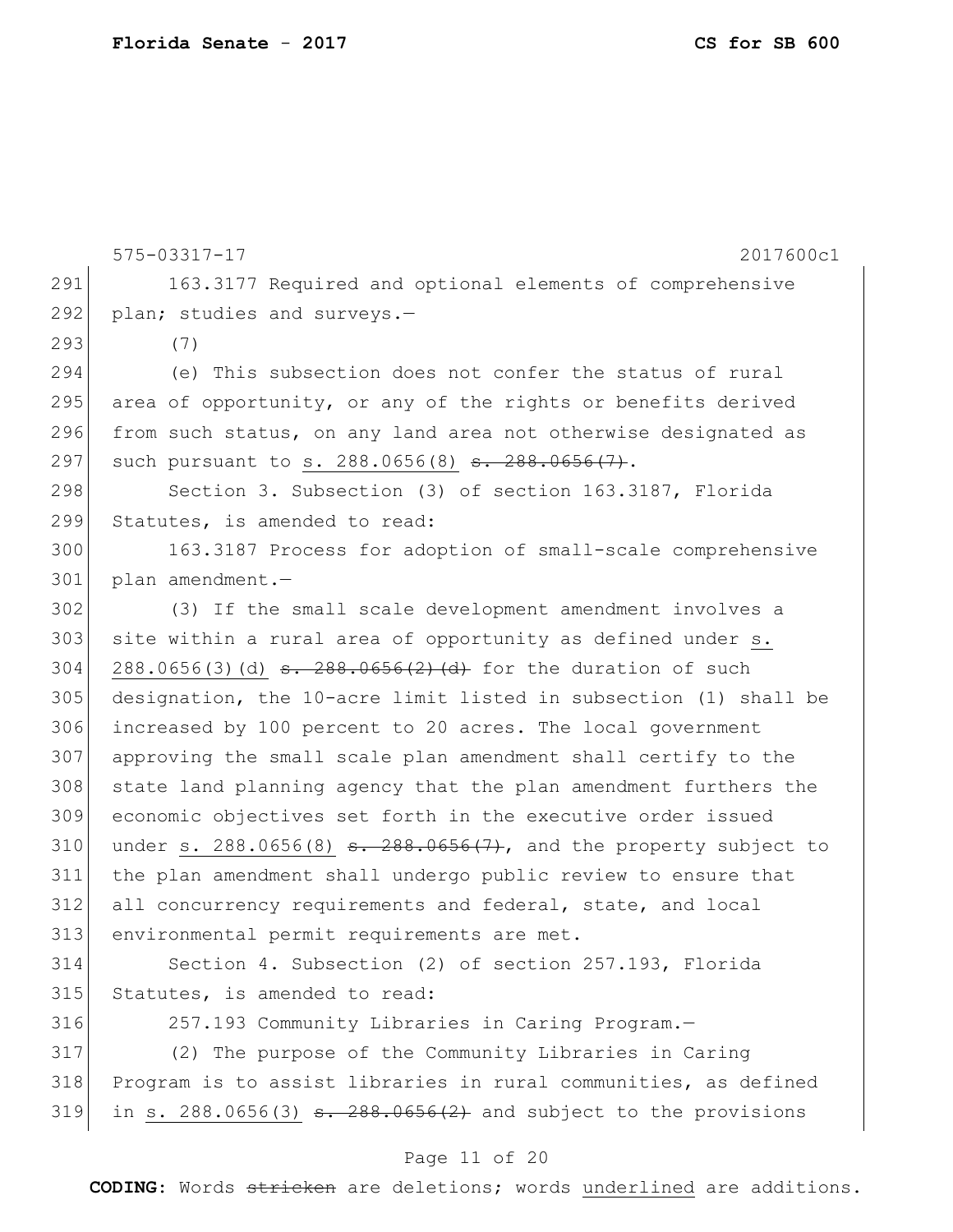575-03317-17 2017600c1 320 of s. 288.06561, to strengthen their collections and services, improve literacy in their communities, and improve the economic viability of their communities. Section 5. Section 288.019, Florida Statutes, is amended to read: 288.019 Rural considerations in grant review and evaluation 326 processes.-Notwithstanding any other law, and to the fullest extent possible, the member agencies and organizations of the Rural Economic Development Initiative (REDI) as defined in s. 329 288.0656(7)(a)  $\frac{1}{288.0656(6)}$  (a) shall review all grant and loan application evaluation criteria to ensure the fullest access for 331 rural counties as defined in s.  $288.0656(3)$   $\overline{3}$ .  $288.0656(2)$  to 332 resources available throughout the state. (1) Each REDI agency and organization shall review all evaluation and scoring procedures and develop modifications to those procedures which minimize the impact of a project within a rural area. (2) Evaluation criteria and scoring procedures must provide 338 for an appropriate ranking based on the proportionate impact that projects have on a rural area when compared with similar 340 project impacts on an urban area. (3) Evaluation criteria and scoring procedures must recognize the disparity of available fiscal resources for an equal level of financial support from an urban county and a rural county. (a) The evaluation criteria should weight contribution in proportion to the amount of funding available at the local level. (b) In-kind match should be allowed and applied as

#### Page 12 of 20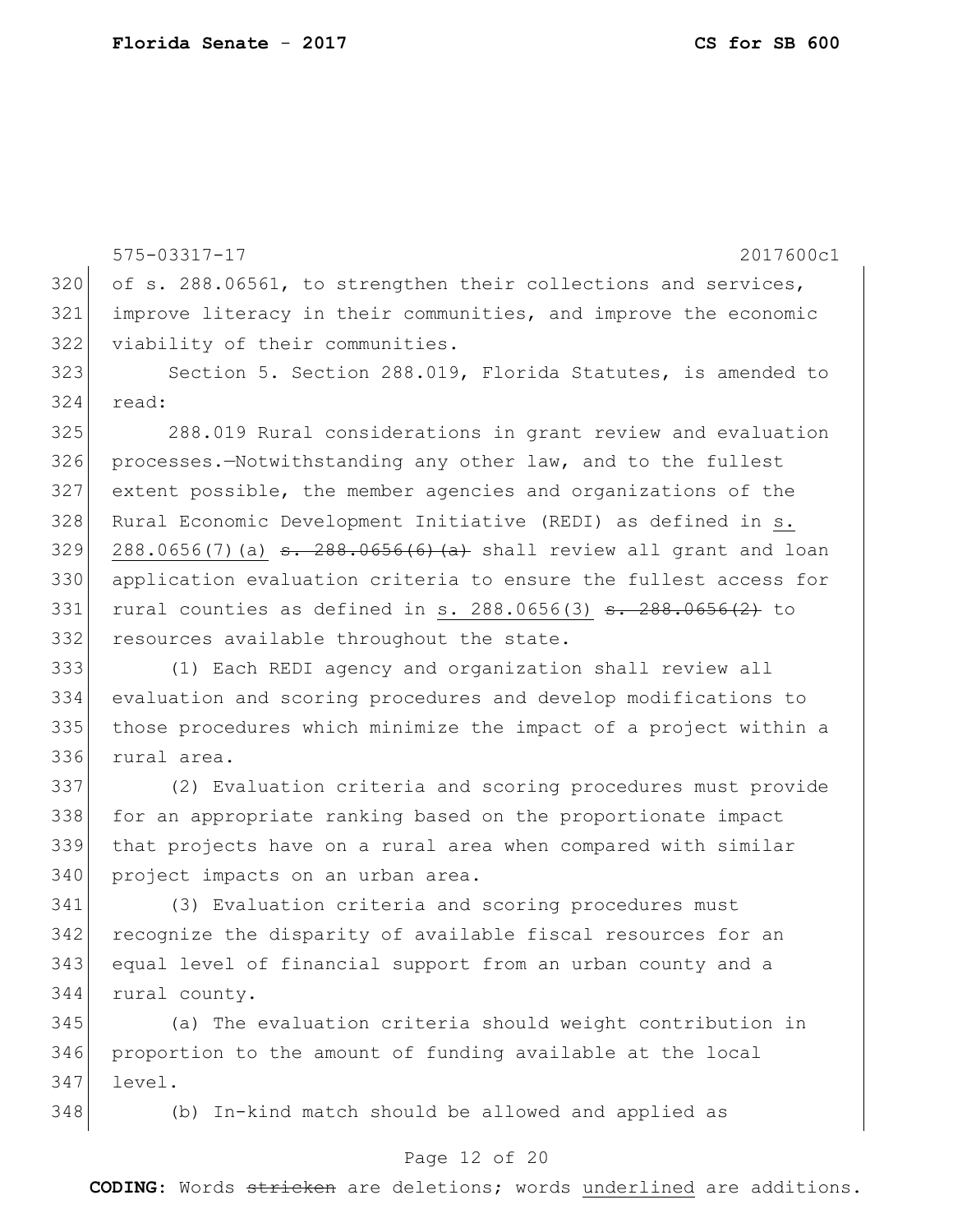575-03317-17 2017600c1 financial match when a county is experiencing financial distress 350 through elevated unemployment at a rate in excess of the state's average by 5 percentage points or because of the loss of its ad 352 valorem base. (4) For existing programs, the modified evaluation criteria and scoring procedure must be delivered to the department for distribution to the REDI agencies and organizations. The REDI agencies and organizations shall review and make comments. Future rules, programs, evaluation criteria, and scoring 358 processes must be brought before a REDI meeting for review, discussion, and recommendation to allow rural counties fuller 360 access to the state's resources. Section 6. Section 288.06561, Florida Statutes, is amended to read: 288.06561 Reduction or waiver of financial match requirements.—Notwithstanding any other law, the member agencies and organizations of the Rural Economic Development Initiative 366 (REDI), as defined in s. 288.0656(7)(a)  $\frac{1}{36}$   $\frac{1}{288.0656(6)(a)}$ , shall review the financial match requirements for projects in rural 368 areas as defined in s. 288.0656(3) <del>s. 288.0656(2)</del>. (1) Each agency and organization shall develop a proposal 370 to waive or reduce the match requirement for rural areas. (2) Agencies and organizations shall ensure that all proposals are submitted to the department for review by the REDI agencies.

 (3) These proposals shall be delivered to the department 375 for distribution to the REDI agencies and organizations. A meeting of REDI agencies and organizations must be called within 30 days after receipt of such proposals for REDI comment and

#### Page 13 of 20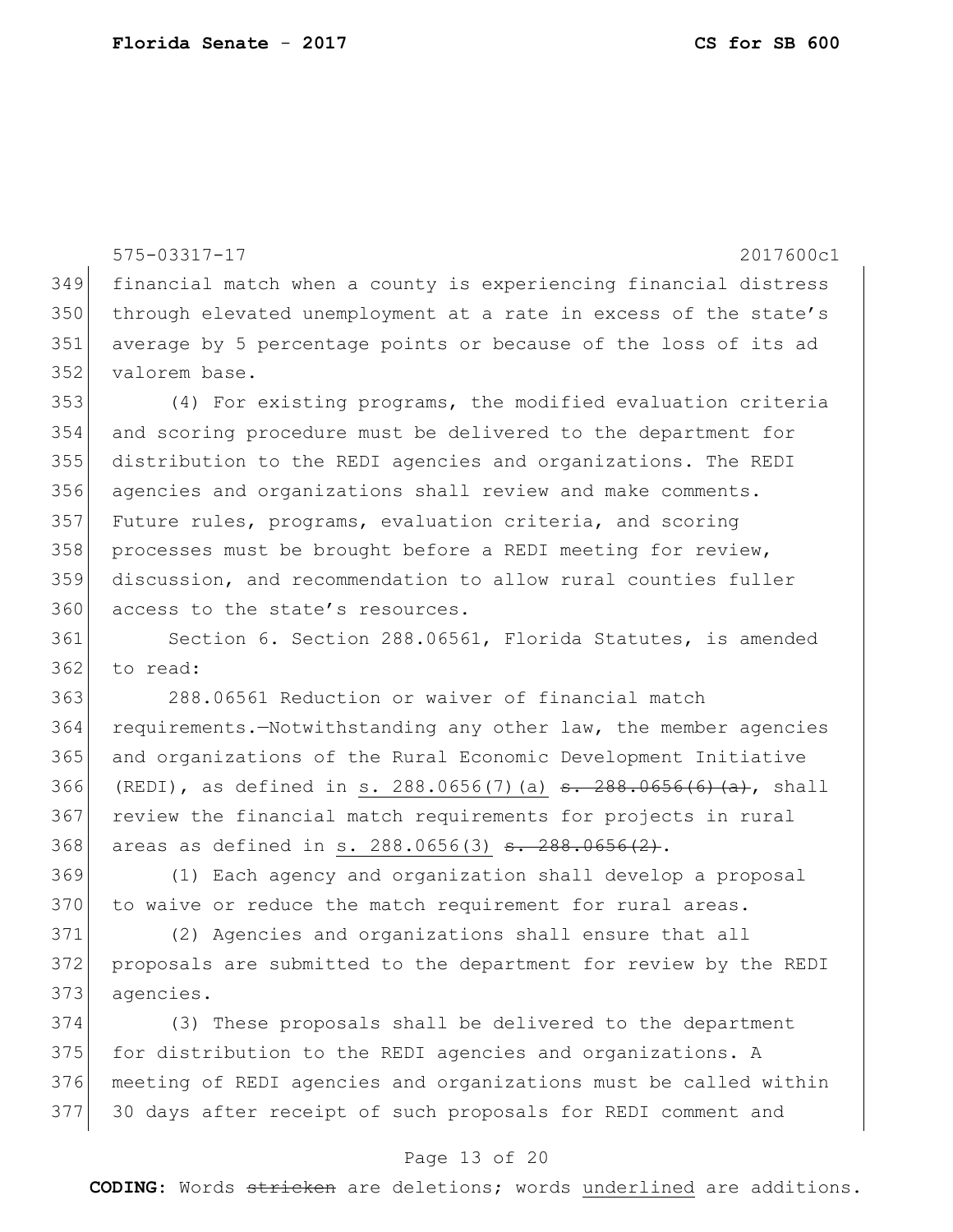575-03317-17 2017600c1 378 recommendations on each proposal. 379 (4) Waivers and reductions must be requested by the county 380 or community, and such county or community must have three or 381 more of the factors identified in s.  $288.0656(3)$  (c)  $\overline{\mathbf{S}}$ .  $382$   $288.0656(2)(e).$ 383 (5) Any other funds available to the project may be used 384 for financial match of federal programs when there is fiscal 385 hardship, and the match requirements may not be waived or 386 reduced. 387 (6) When match requirements are not reduced or eliminated, 388 donations of land, though usually not recognized as an in-kind 389 match, may be permitted. 390 (7) To the fullest extent possible, agencies and 391 organizations shall expedite the rule adoption and amendment 392 process if necessary to incorporate the reduction in match by 393 rural areas in fiscal distress. 394 (8) REDI shall include in its annual report an evaluation  $395$  on the status of changes to rules, number of awards made with 396 waivers, and recommendations for future changes. 397 Section 7. Paragraph (d) of subsection (6) of section 398 290.0055, Florida Statutes, is amended to read: 399 290.0055 Local nominating procedure.— 400 (6) 401 (d)1. The governing body of a jurisdiction which has 402 nominated an application for an enterprise zone that is at least 403 15 square miles and less than 20 square miles and includes a 404 portion of the state designated as a rural area of opportunity 405 under s.  $288.0656(8)$   $\frac{.288.0656(7)}{.288.0656(7)}$  may apply to the department 406 to expand the boundary of the existing enterprise zone by not

### Page 14 of 20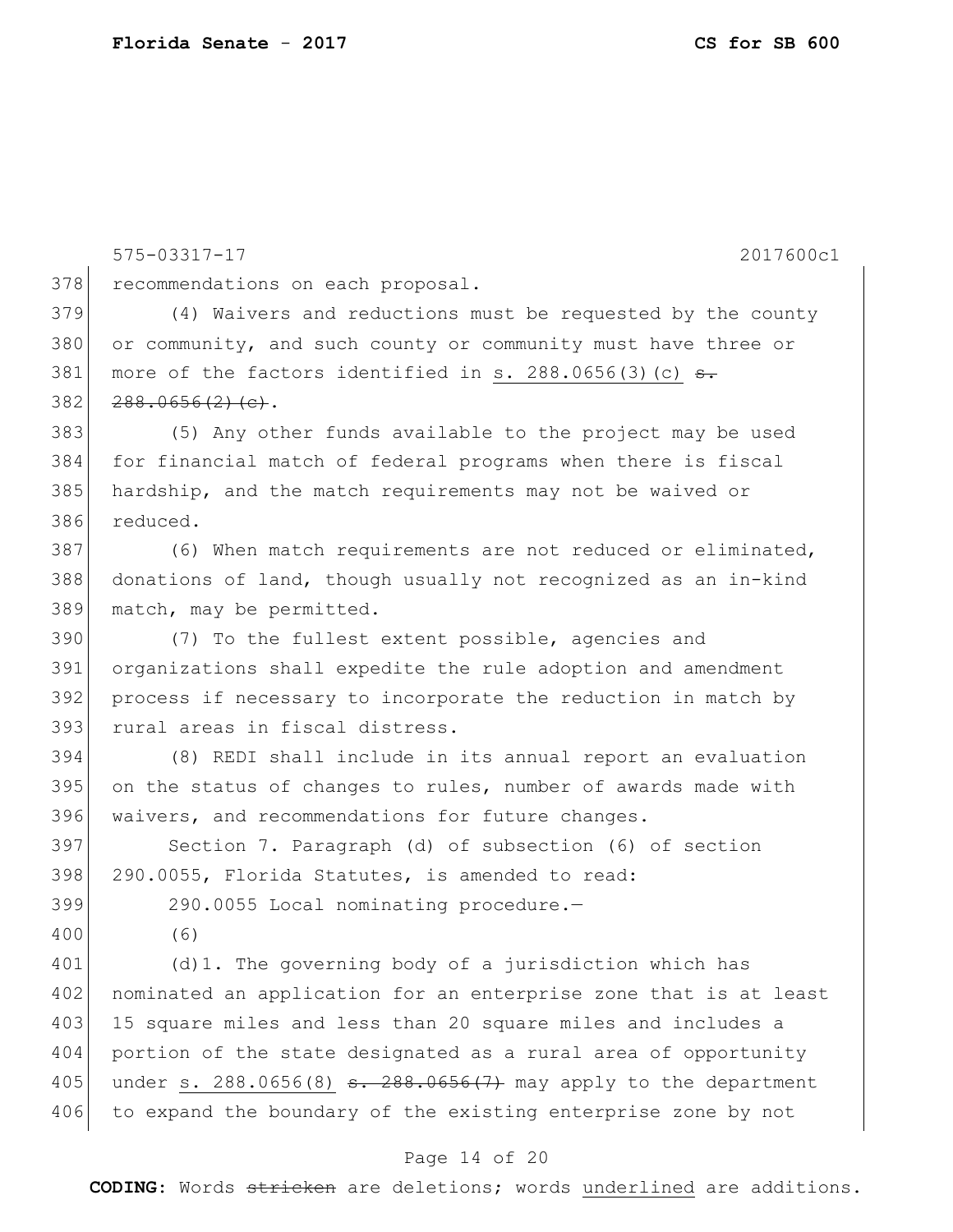575-03317-17 2017600c1 407 more than 3 square miles. 408 2. The governing body of a jurisdiction which has nominated 409 an application for an enterprise zone that is at least 20 square 410 miles and includes a portion of the state designated as a rural 411 area of opportunity under s. 288.0656(8)  $\frac{1}{3}$ . 288.0656(7) may 412 apply to the department to expand the boundary of the existing 413 enterprise zone by not more than 5 square miles. 414 3. An application to expand the boundary of an enterprise 415 zone under this paragraph must be submitted by December  $31$ , 416 2013. 417 4. Notwithstanding the area limitations specified in 418 subsection  $(4)$ , the department may approve the request for a 419 boundary amendment if the area continues to satisfy the 420 remaining requirements of this section. 421 5. The department shall establish the initial effective 422 date of an enterprise zone designated under this paragraph. 423 Section 8. Section 290.06561, Florida Statutes, is amended 424 to read: 425 290.06561 Designation of rural enterprise zone as catalyst 426 site.-Notwithstanding s. 290.0065(1), the Department of Economic 427 Opportunity, upon request of the host county, shall designate as 428 a rural enterprise zone any catalyst site as defined in s. 429 288.0656(3)(b)  $\frac{1}{3}$ . 288.0656(2)(b) that was approved before 430 January 1, 2010, and that is not located in an existing rural 431 enterprise zone. The request from the host county must include 432 the legal description of the catalyst site and the name and 433 contact information for the county development authority 434 responsible for managing the catalyst site. The designation 435 shall provide businesses locating within the catalyst site the

#### Page 15 of 20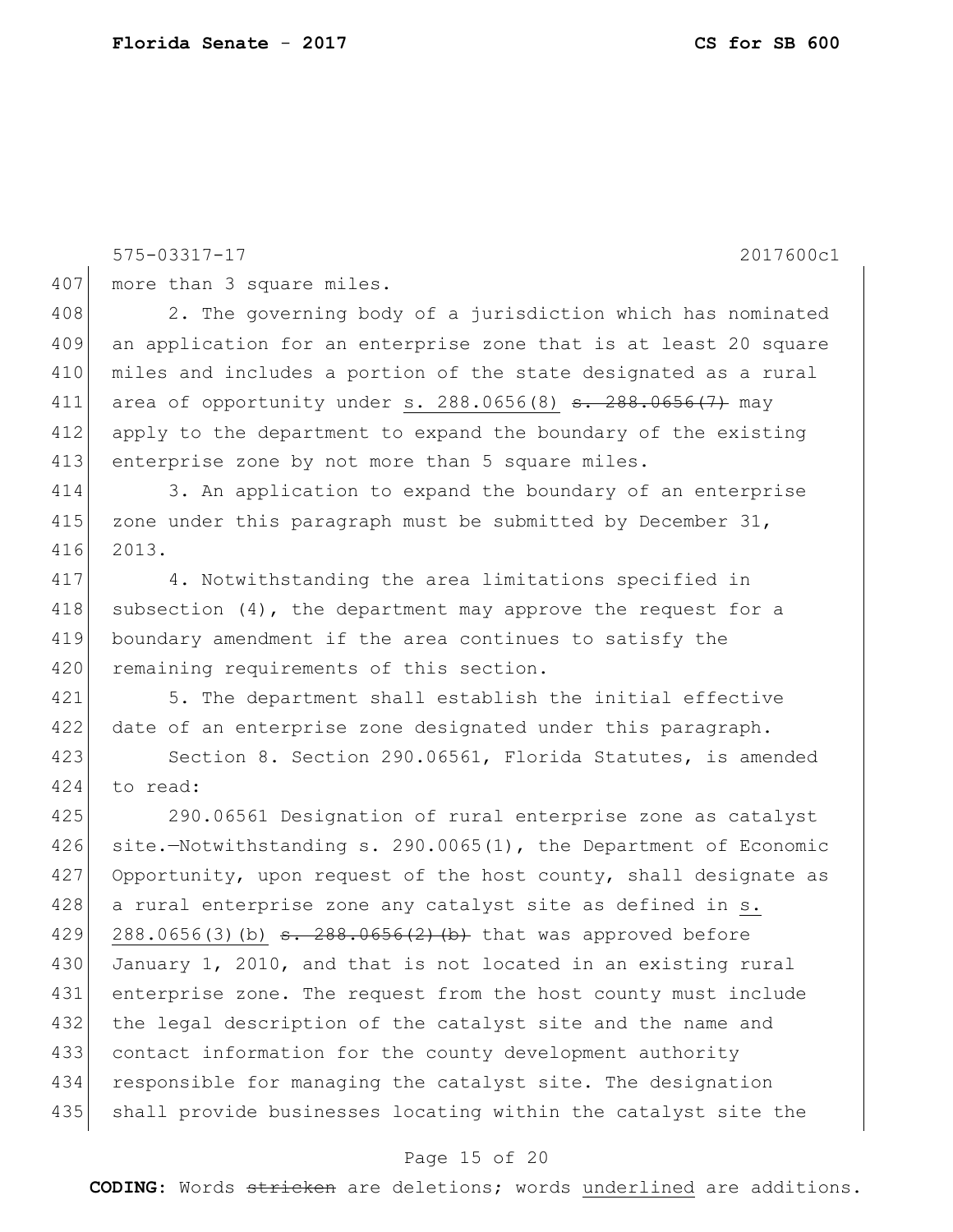|     | 575-03317-17<br>2017600c1                                                                 |
|-----|-------------------------------------------------------------------------------------------|
| 436 | same eligibility for economic incentives and other benefits of a                          |
| 437 | rural enterprise zone designated under s. 290.0065. The                                   |
| 438 | reporting criteria for a catalyst site designated as a rural                              |
| 439 | enterprise zone under this section are the same as for other                              |
| 440 | rural enterprise zones. Host county development authorities may                           |
| 441 | enter into memoranda of agreement, as necessary, to coordinate                            |
| 442 | their efforts to implement this section.                                                  |
| 443 | Section 9. Paragraph (h) of subsection (1) of section                                     |
| 444 | 337.403, Florida Statutes, is amended to read:                                            |
| 445 | 337.403 Interference caused by utility; expenses.-                                        |
| 446 | (1) If a utility that is placed upon, under, over, or                                     |
| 447 | within the right-of-way limits of any public road or publicly                             |
| 448 | owned rail corridor is found by the authority to be unreasonably                          |
| 449 | interfering in any way with the convenient, safe, or continuous                           |
| 450 | use, or the maintenance, improvement, extension, or expansion,                            |
| 451 | of such public road or publicly owned rail corridor, the utility                          |
| 452 | owner shall, upon 30 days' written notice to the utility or its                           |
| 453 | agent by the authority, initiate the work necessary to alleviate                          |
| 454 | the interference at its own expense except as provided in                                 |
| 455 | paragraphs $(a) - (i)$ . The work must be completed within such                           |
| 456 | reasonable time as stated in the notice or such time as agreed                            |
| 457 | to by the authority and the utility owner.                                                |
| 458 | (h) If a municipally owned utility or county-owned utility                                |
| 459 | is located in a rural area of opportunity, as defined in s.                               |
| 460 | $288.0656(3)$ <del>s. <math>288.0656(2)</math></del> , and the department determines that |
| 461 | the utility is unable, and will not be able within the next 10                            |
| 462 | years, to pay for the cost of utility work necessitated by a                              |
| 463 | department project on the State Highway System, the department                            |
| 464 | may pay, in whole or in part, the cost of such utility work                               |

## Page 16 of 20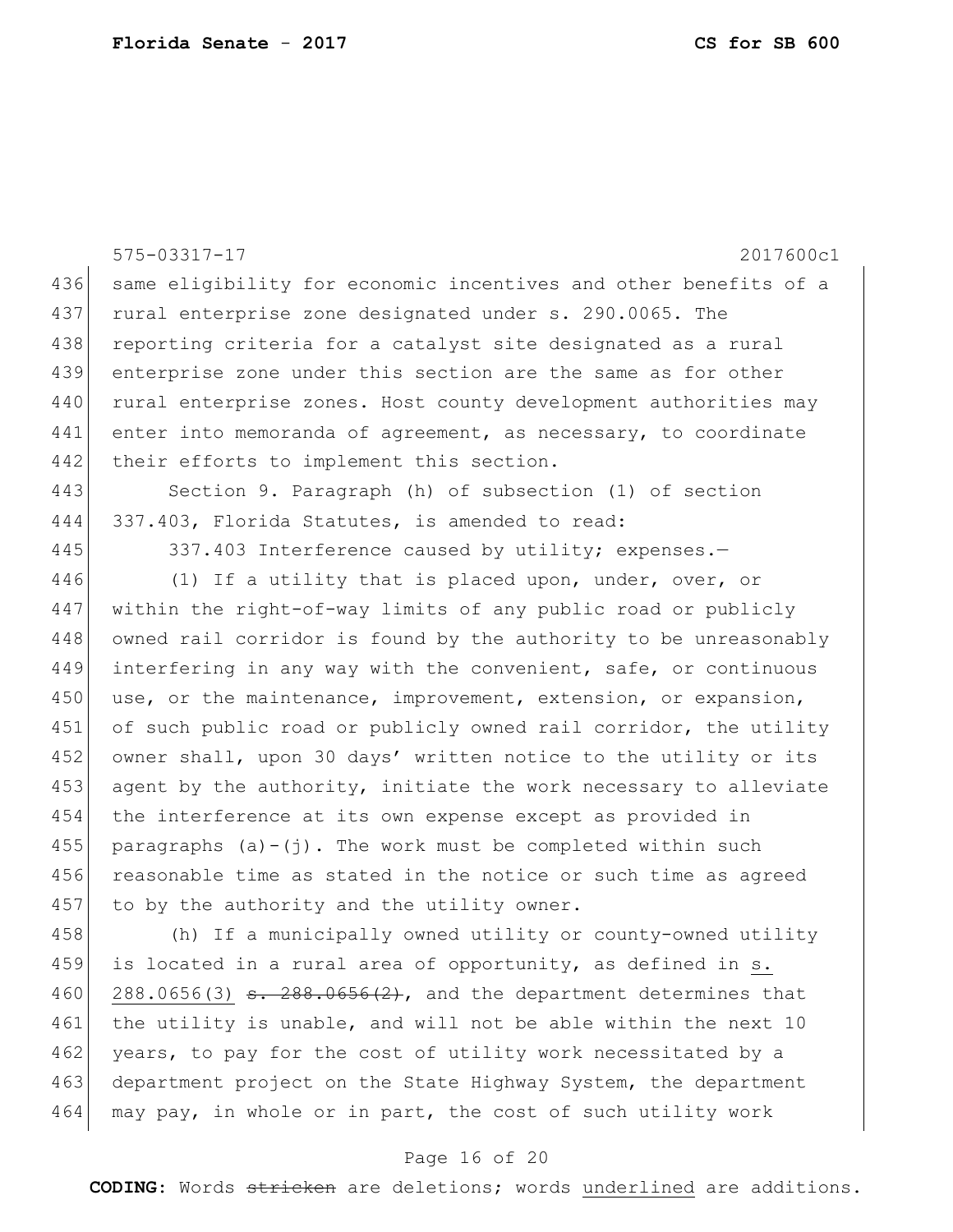|     | 575-03317-17<br>2017600c1                                                   |
|-----|-----------------------------------------------------------------------------|
| 465 | performed by the department or its contractor.                              |
| 466 | Section 10. Subsection (7) of section 339.2818, Florida                     |
| 467 | Statutes, is amended to read:                                               |
| 468 | 339.2818 Small County Outreach Program.-                                    |
| 469 | (7) Subject to a specific appropriation in addition to                      |
| 470 | funds annually appropriated for projects under this section, a              |
| 471 | municipality within a rural area of opportunity or a rural area             |
| 472 | of opportunity community designated under s. $288.0656(8)$ (a) $\theta$ .   |
| 473 | 288.0656(7) (a) may compete for the additional project funding              |
| 474 | using the criteria listed in subsection (4) at up to 100 percent            |
| 475 | of project costs, excluding capacity improvement projects.                  |
| 476 | Section 11. Paragraph (c) of subsection (4) of section                      |
| 477 | 339.2819, Florida Statutes, is amended to read:                             |
| 478 | 339.2819 Transportation Regional Incentive Program.-                        |
| 479 | (4)                                                                         |
| 480 | (c) The department shall give priority to projects that:                    |
| 481 | 1. Provide connectivity to the Strategic Intermodal System                  |
| 482 | developed under s. 339.64.                                                  |
| 483 | 2. Support economic development and the movement of goods                   |
| 484 | in rural areas of opportunity designated under s. 288.0656(8) <del>s.</del> |
| 485 | $288.0656(7)$ .                                                             |
| 486 | 3. Are subject to a local ordinance that establishes                        |
| 487 | corridor management techniques, including access management                 |
| 488 | strategies, right-of-way acquisition and protection measures,               |
| 489 | appropriate land use strategies, zoning, and setback                        |
| 490 | requirements for adjacent land uses.                                        |
| 491 | 4. Improve connectivity between military installations and                  |
| 492 | the Strategic Highway Network or the Strategic Rail Corridor                |
| 493 | Network.                                                                    |
|     |                                                                             |

## Page 17 of 20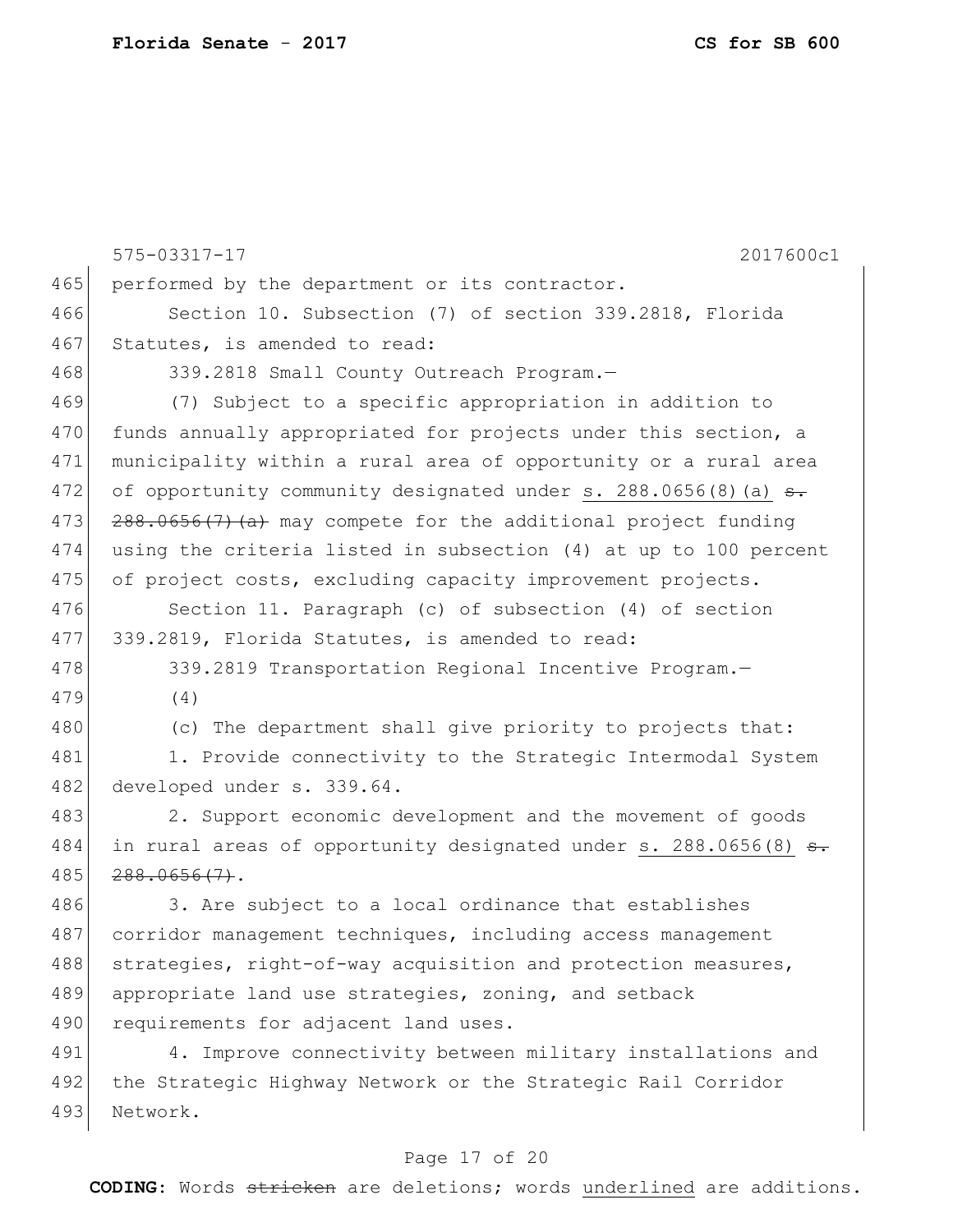|     | 575-03317-17<br>2017600c1                                             |
|-----|-----------------------------------------------------------------------|
| 494 |                                                                       |
| 495 | The department shall also consider the extent to which local          |
| 496 | matching funds are available to be committed to the project.          |
| 497 | Section 12. Paragraph (b) of subsection (5) of section                |
| 498 | 339.63, Florida Statutes, is amended to read:                         |
| 499 | 339.63 System facilities designated; additions and                    |
| 500 | deletions.-                                                           |
| 501 | (5)                                                                   |
| 502 | (b) A facility designated part of the Strategic Intermodal            |
| 503 | System pursuant to paragraph (a) that is within the jurisdiction      |
| 504 | of a local government that maintains a transportation                 |
| 505 | concurrency system shall receive a waiver of transportation           |
| 506 | concurrency requirements applicable to Strategic Intermodal           |
| 507 | System facilities in order to accommodate any development at the      |
| 508 | facility which occurs pursuant to a building permit issued on or      |
| 509 | before December 31, 2017, but only if such facility is located:       |
| 510 | 1. Within an area designated pursuant to s. 288.0656(8) <del>s.</del> |
| 511 | $288.0656(7)$ as a rural area of opportunity;                         |
| 512 | 2. Within a rural enterprise zone as defined in s.                    |
| 513 | $290.004(5);$ or                                                      |
| 514 | 3. Within 15 miles of the boundary of a rural area of                 |
| 515 | opportunity or a rural enterprise zone.                               |
| 516 | Section 13. Subsection (16) of section 479.16, Florida                |
| 517 | Statutes, is amended to read:                                         |
| 518 | 479.16 Signs for which permits are not required. - The                |
| 519 | following signs are exempt from the requirement that a permit         |
| 520 | for a sign be obtained under this chapter but are required to         |
| 521 | comply with s. $479.11(4)-(8)$ , and subsections $(15)-(20)$ may not  |
| 522 | be implemented or continued if the Federal Government notifies        |
|     | Page 18 of 20                                                         |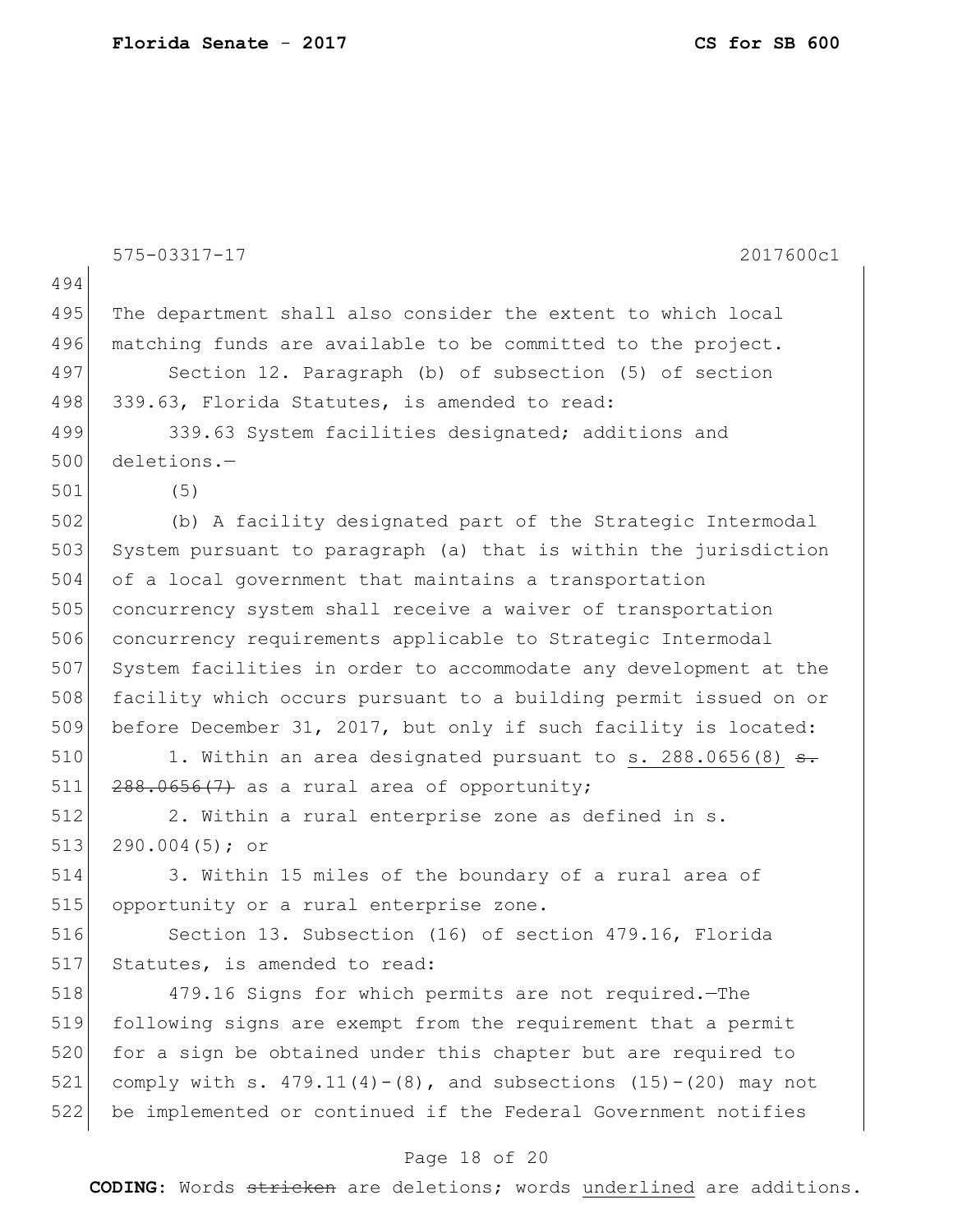|     | $575 - 03317 - 17$<br>2017600c1                                    |
|-----|--------------------------------------------------------------------|
| 523 | the department that implementation or continuation will            |
| 524 | adversely affect the allocation of federal funds to the            |
| 525 | department:                                                        |
| 526 | (16) Signs placed by a local tourist-oriented business             |
| 527 | located within a rural area of opportunity as defined in s.        |
| 528 | 288.0656(3) <del>s. 288.0656(2)</del> which are:                   |
| 529 | (a) Not more than 8 square feet in size or more than 4 feet        |
| 530 | in height;                                                         |
| 531 | (b) Located only in rural areas on a facility that does not        |
| 532 | meet the definition of a limited access facility, as defined in    |
| 533 | s. 334.03;                                                         |
| 534 | (c) Located within 2 miles of the business location and at         |
| 535 | least 500 feet apart;                                              |
| 536 | (d) Located only in two directions leading to the business;        |
| 537 | and                                                                |
| 538 | (e) Not located within the road right-of-way.                      |
| 539 |                                                                    |
| 540 | A business placing such signs must be at least 4 miles from any    |
| 541 | other business using this exemption and may not participate in     |
| 542 | any other directional signage program by the department.           |
| 543 |                                                                    |
| 544 | If the exemptions in subsections $(15) - (20)$ are not implemented |
| 545 | or continued due to notification from the Federal Government       |
| 546 | that the allocation of federal funds to the department will be     |
| 547 | adversely impacted, the department shall provide notice to the     |
| 548 | sign owner that the sign must be removed within 30 days after      |
| 549 | receipt of the notice. If the sign is not removed within 30 days   |
| 550 | after receipt of the notice by the sign owner, the department      |
| 551 | may remove the sign, and the costs incurred in connection with     |

## Page 19 of 20